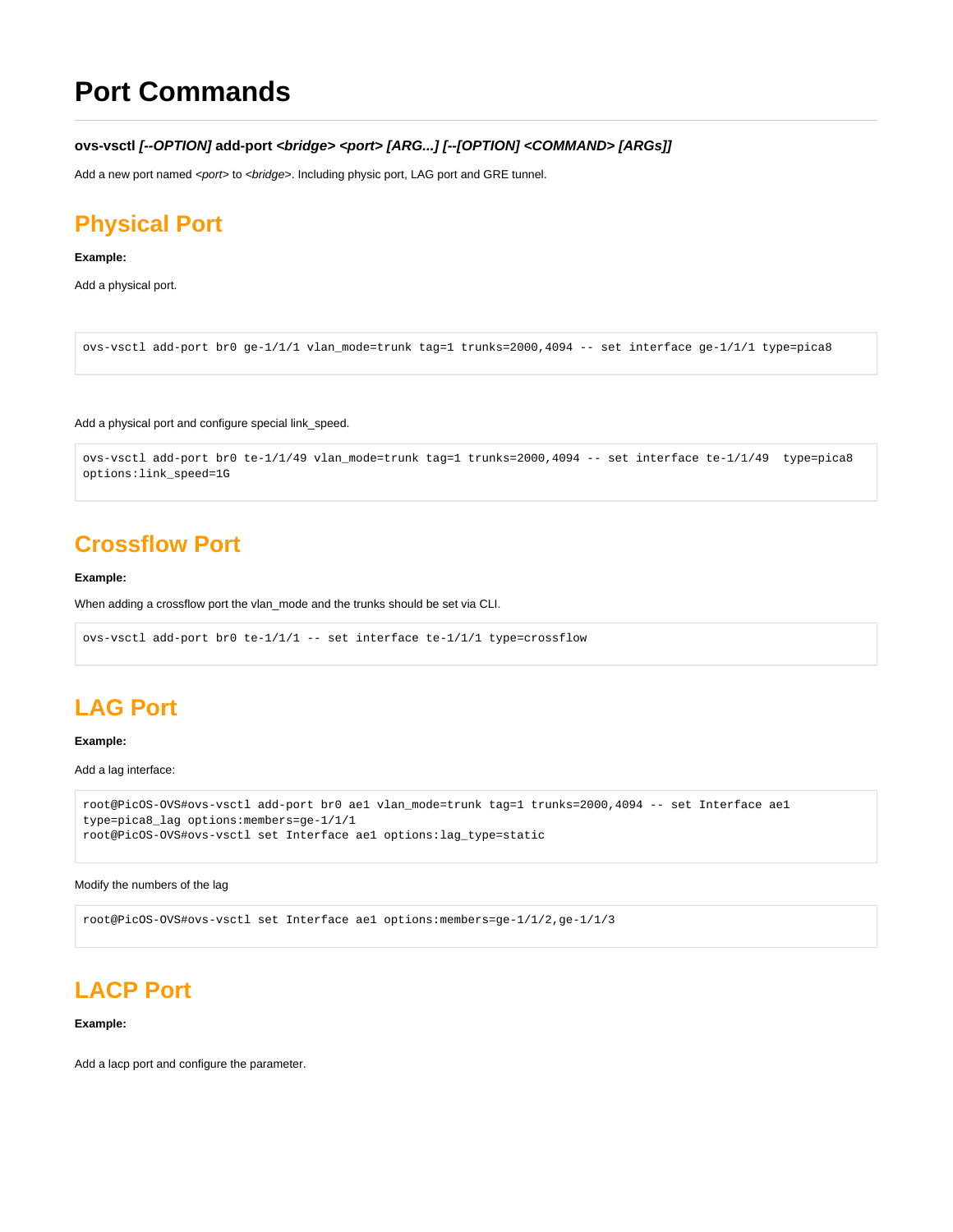```
root@PicOS-OVS#ovs-vsctl add-port br0 ae1 vlan_mode=trunk tag=1 trunks=2000,4094 -- set Interface ae1 
type=pica8_lag
root@PicOS-OVS#ovs-vsctl set Interface ae1 options:lag_type=lacp
root@PicOS-OVS#ovs-vsctl set Interface ae1 options:members=ge-1/1/2,ge-1/1/3
root@PicOS-OVS#ovs-vsctl set Interface ae1 options:lacp-system-id=00:11:11:11:11:11
root@PicOS-OVS#ovs-vsctl set Interface ae1 options:lacp-system-priority=32768
root@PicOS-OVS#ovs-vsctl set Interface ae1 options:lacp-time=fast
root@PicOS-OVS#ovs-vsctl set Interface ae1 options:lacp-time=slow
root@PicOS-OVS#ovs-vsctl set Interface ae1 options:lacp-mode=active
root@PicOS-OVS#ovs-vsctl set Interface ae1 options:lacp-mode=passive
root@PicOS-OVS#ovs-vsctl set Interface ge-1/1/2 options:lacp-port-id=2
root@PicOS-OVS#ovs-vsctl set Interface ge-1/1/2 options:lacp-port-priority=32768
root@PicOS-OVS#ovs-vsctl set Interface ge-1/1/2 options:lacp-aggregation-key=0
```
## **GRE Port**

## **Example:**

#### Add a GRE port.

```
ovs-vsctl add-port br0 gre1 -- set Interface gre1 type=pica8_gre options:remote_ip=10.10.61.10 options:
local_ip=10.10.60.10 options:vlan=1012 options:src_mac=C8:0A:A9:9E:14:A5 options:dst_mac=00:E0:0C:00:00:FD 
options:egress_port=ge-1/1/2
```
## **ovs-vsctl [--OPTION] list-ports <bridge>**

Print the names of all the ports on <br/>bridge>.

#### **Example:**

ovs-vsctl list-ports br0

## **ovs-vsctl [--OPTION] del-port <bridge> <port>**

Delete the port named <port> from <br/> <br/>hidge>.

### **Example:**

```
ovs-vsctl del-port br1 ge-1/1/1
```
#### **ovs-vsctl [--OPTION] port-to-br <port>**

Print name of the bridge which contrains the special <port>.

#### **Example:**

```
ovs-vsctl port-to-br ge-1/1/1
```
# **VXLAN Port**

### **Example:**

Add a VXLAN port.